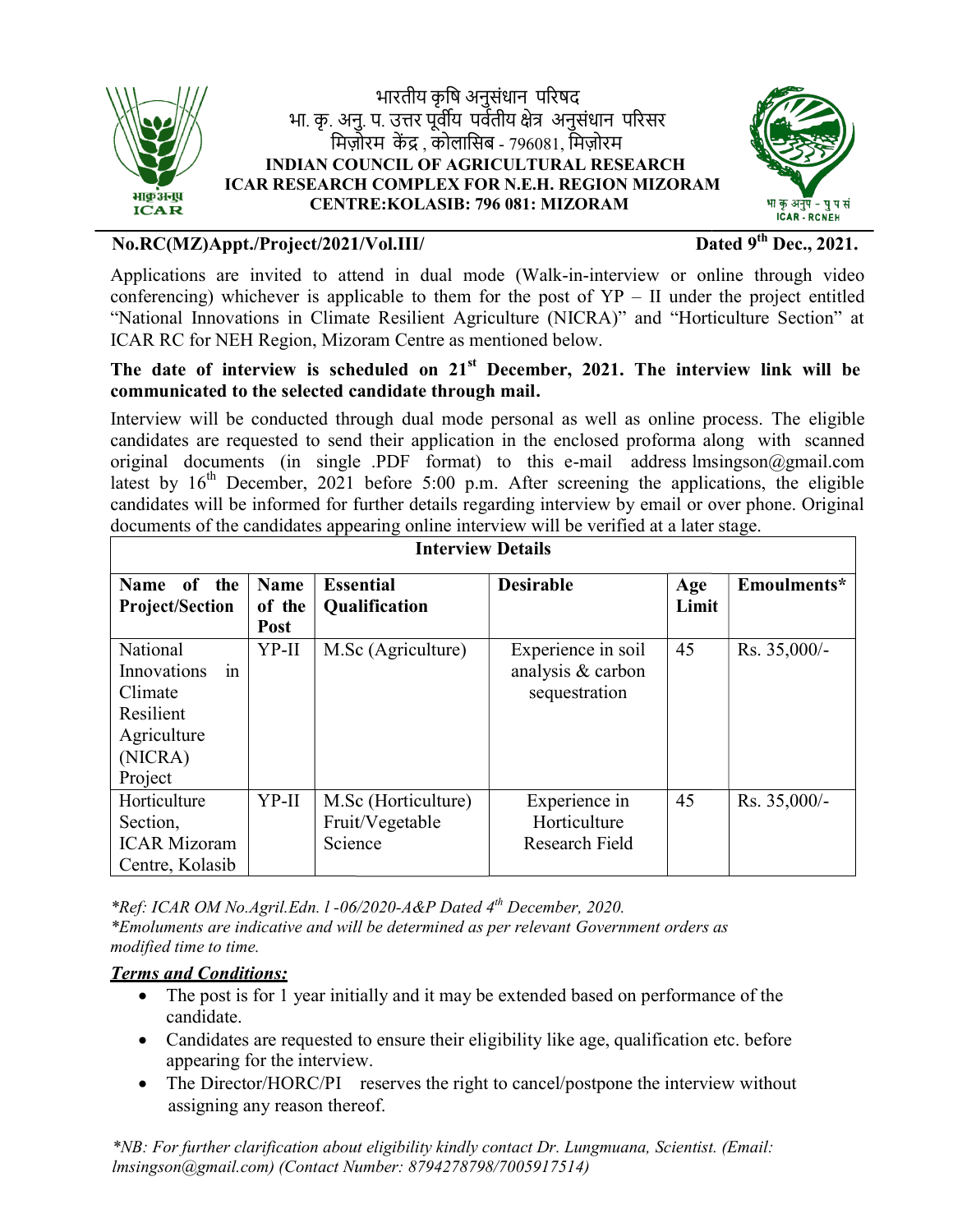# APPLICATION FORM

1. Mode of Interview : Online/Offline

- 2. Name of the Post and Project for which candidate wish to appear :
	- 3. Personal Information :

| a.             | Full Name             |  |
|----------------|-----------------------|--|
|                | (In Block)            |  |
|                | letters)              |  |
| $\mathbf{b}$ . | Father's/Husband's    |  |
|                | Name                  |  |
| $\mathbf{c}$ . | Date of Birth         |  |
|                | (DD/MM/YY)            |  |
| d.             | Age as on date of     |  |
|                | advertisement         |  |
| e.             | Permanent address     |  |
|                | with Pin Code         |  |
| f.             | Address for           |  |
|                | communication         |  |
|                | (If different)        |  |
| g.             | Mobile Number         |  |
|                |                       |  |
| h.             | E-mail Address        |  |
|                |                       |  |
| $\mathbf{i}$ . | Gender                |  |
|                |                       |  |
| $\mathbf{j}$ . | <b>Marital Status</b> |  |
|                |                       |  |
| k.             | Whether belongs to    |  |
|                | SC/ST/OBC/General     |  |

4. Details of educational qualification from 10th onwards:

| Degree           | Discipline/ | Board/     | Institute/ | Year of | Duration of | Marks        |
|------------------|-------------|------------|------------|---------|-------------|--------------|
|                  | Subject     | University | College    | Passing | Course      | (Percentage) |
|                  |             |            |            |         |             |              |
| $10^{\text{th}}$ |             |            |            |         |             |              |
|                  |             |            |            |         |             |              |
| $12^{th}$        |             |            |            |         |             |              |
|                  |             |            |            |         |             |              |
| B.Sc             |             |            |            |         |             |              |
|                  |             |            |            |         |             |              |
| M.Sc             |             |            |            |         |             |              |
|                  |             |            |            |         |             |              |
| Ph.D             |             |            |            |         |             |              |